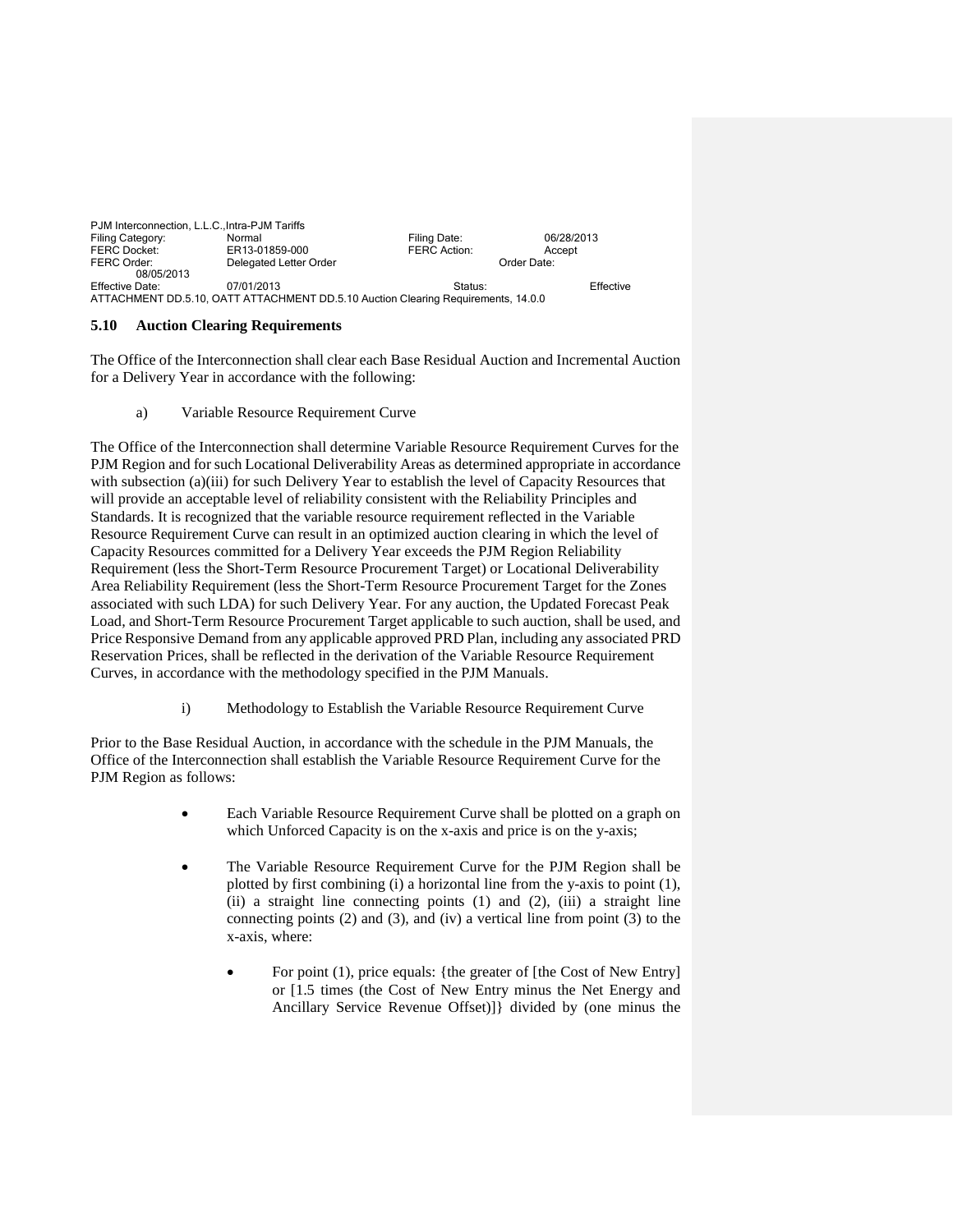pool-wide average EFORd) and Unforced Capacity equals: [the PJM Region Reliability Requirement multiplied by (100% plus the approved PJM Region Installed Reserve Margin ("IRM")% minus 3%) divided by (100% plus IRM%)] minus the Short-Term Resource Procurement Target;

- For point (2), price equals: (the Cost of New Entry minus the Net Energy and Ancillary Service Revenue Offset) divided by (one minus the pool-wide average EFORd) and Unforced Capacity equals: [the PJM Region Reliability Requirement multiplied by (100% plus IRM% plus 1%) divided by (100% plus IRM%)] minus the Short-Term Resource Procurement Target; and
- For point (3), price equals [0.2 times (the Cost of New Entry minus the Net Energy and Ancillary Service Revenue Offset)] divided by (one minus the pool-wide average EFORd) and Unforced Capacity equals: [the PJM Region Reliability Requirement multiplied by (100% plus IRM% plus 5%) divided by (100% plus IRM%)] minus the Short-Term Resource Procurement Target;

ii) For any Delivery Year, the Office of the Interconnection shall establish a separate Variable Resource Requirement Curve for each LDA for which:

- A. the Capacity Emergency Transfer Limit is less than 1.15 times the Capacity Emergency Transfer Objective, as determined by the Office of the Interconnection in accordance with NERC and Applicable Regional Entity guidelines; or
- B. such LDA had a Locational Price Adder in any one or more of the three immediately preceding Base Residual Auctions; or
- C. such LDA is determined in a preliminary analysis by the Office of the Interconnection to be likely to have a Locational Price Adder, based on historic offer price levels; provided however that for the Base Residual Auction conducted for the Delivery Year commencing on June 1, 2012, the Eastern Mid-Atlantic Region ("EMAR"), Southwest Mid-Atlantic Region ("SWMAR"), and Mid-Atlantic Region ("MAR") LDAs shall employ separate Variable Resource Requirement Curves regardless of the outcome of the above three tests; and provided further that the Office of the Interconnection may establish a separate Variable Resource Requirement Curve for an LDA not otherwise qualifying under the above three tests if it finds that such is required to achieve an acceptable level of reliability consistent with the Reliability Principles and Standards, in which case the Office of the Interconnection shall post such finding, such LDA, and such Variable Resource Requirement Curve on its internet site no later than the March 31 last preceding the Base Residual Auction for such Delivery Year.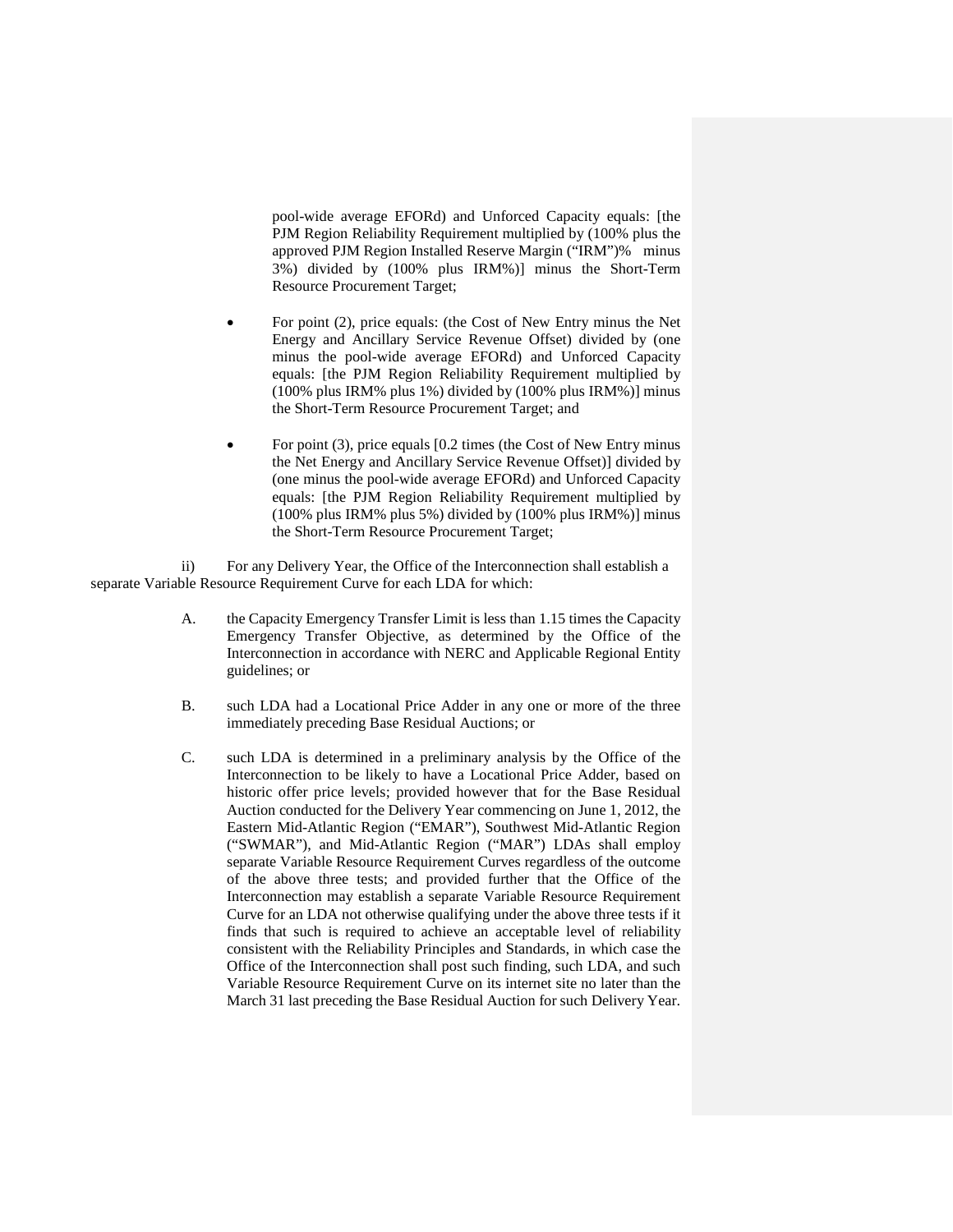The same process as set forth in subsection (a)(i) shall be used to establish the Variable Resource Requirement Curve for any such LDA, except that the Locational Deliverability Area Reliability Requirement for such LDA shall be substituted for the PJM Region Reliability Requirement and the LDA Short-Term Resource Procurement Target shall be substituted for the PJM Region Short-Term Resource Procurement Target. For purposes of calculating the Capacity Emergency Transfer Limit under this section, all generation resources located in the PJM Region that are, or that qualify to become, Capacity Resources, shall be modeled at their full capacity rating, regardless of the amount of capacity cleared from such resource for the immediately preceding Delivery Year.

iii) Procedure for ongoing review of Variable Resource Requirement Curve

## shape.

Beginning with the Delivery Year that commences June 1, 2018, and continuing no later than for every fourth Delivery Year thereafter, the Office of the Interconnection shall perform a review of the shape of the Variable Resource Requirement Curve, as established by the requirements of the foregoing subsection. Such analysis shall be based on simulation of market conditions to quantify the ability of the market to invest in new Capacity Resources and to meet the applicable reliability requirements on a probabilistic basis. Based on the results of such review, PJM shall prepare a recommendation to either modify or retain the existing Variable Resource Requirement Curve shape. The Office of the Interconnection shall post the recommendation and shall review the recommendation through the stakeholder process to solicit stakeholder input. If a modification of the Variable Resource Requirement Curve shape is recommended, the following process shall be followed:

- A) If the Office of the Interconnection determines that the Variable Resource Requirement Curve shape should be modified, Staff of the Office of the Interconnection shall propose a new Variable Resource Requirement Curve shape on or before July 15, prior to the conduct of the Base Residual Auction for the first Delivery Year in which the new values would be applied.
- B) The PJM Members shall review the proposed modification to the Variable Resource Requirement Curve shape.
- C) The PJM Members shall either vote to (i) endorse the proposed modification, (ii) propose alternate modifications or (iii) recommend no modification, by October 31, prior to the conduct of the Base Residual Auction for the first Delivery Year in which the new values would be applied.
- D) The PJM Board of Managers shall consider a proposed modification to the Variable Resource Requirement Curve shape, and the Office of the Interconnection shall file any approved modified Variable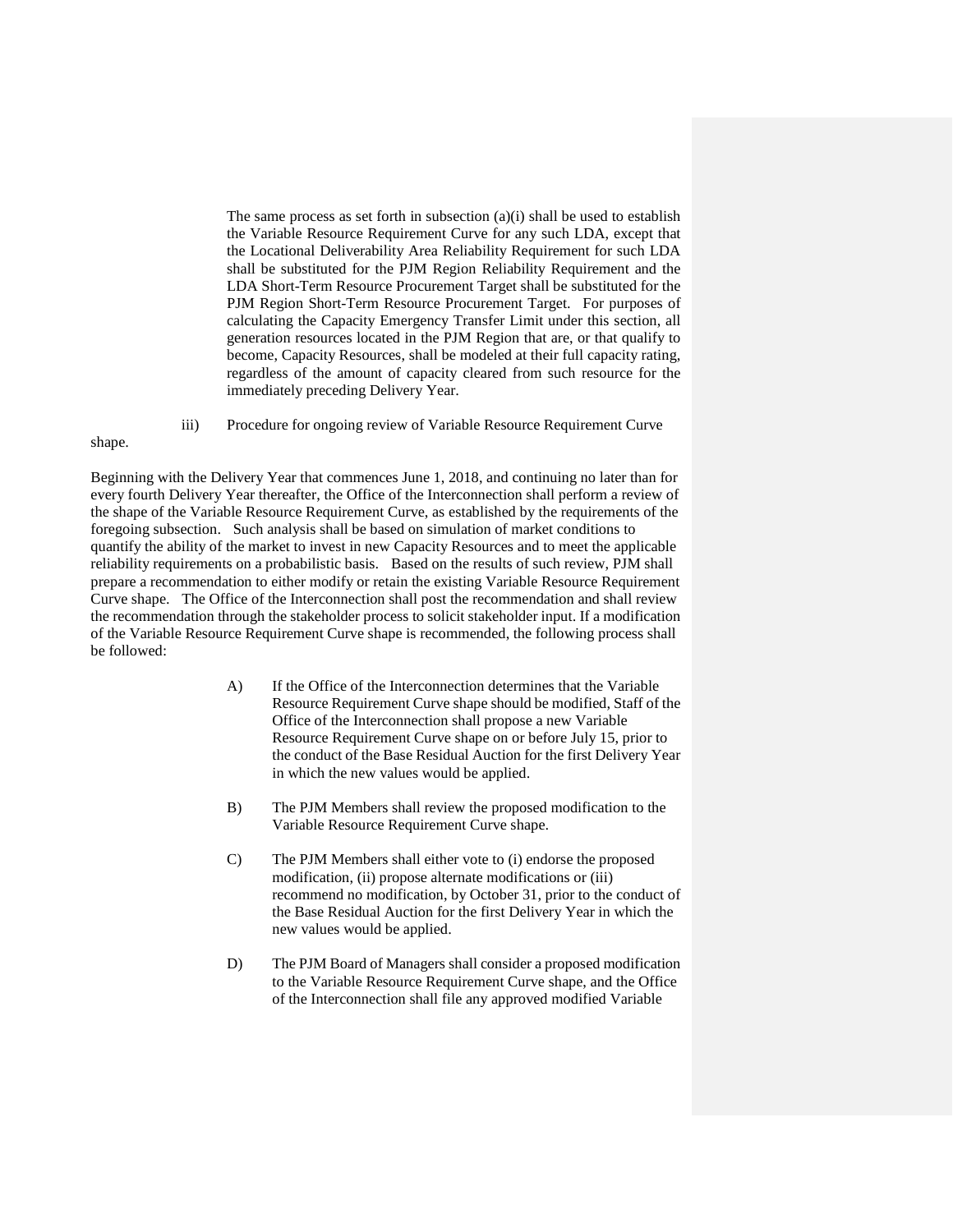Resource Requirement Curve shape with the FERC by December 1, prior to the conduct of the Base Residual Auction for the first Delivery Year in which the new values would be applied.

- iv) Cost of New Entry
	- A) For the Delivery Year commencing on June 1, 2015, and continuing thereafter unless and until changed pursuant to subsection (B) below, the Cost of New Entry for the PJM Region shall be \$128,000 per MW-year. The Cost of New Entry for each LDA shall be determined based upon the Transmission Owner zones that comprise such LDA, as provided in the table below. If an LDA combines transmission zones with differing Cost of New Entry values, the lowest such value shall be used.

| Geographic Location Within the PJM Cost of New Entry in<br><b>Region Encompassing These Zones</b> | \$/MW-Year |
|---------------------------------------------------------------------------------------------------|------------|
| PS, JCP&L, AE, PECO, DPL, RECO<br>("CONE Area 1")                                                 | 140,000    |
| BGE, PEPCO ("CONE Area 2")                                                                        | 130,600    |
| AEP, Dayton, ComEd, APS, DQL,<br>ATSI, DEOK, EKPC ("CONE Area 3")                                 | 127,500    |
| PPL, MetEd, Penelec ("CONE Area 4")                                                               | 134,500    |
| Dominion ("CONE Area 5")                                                                          | 114,500    |

B) Beginning with the 2016-2017 Delivery Year, the CONE shall be adjusted to reflect changes in generating plant construction costs based on changes in the Applicable H-W Index, in accordance with the following:

 (1) The Applicable H-W Index for any Delivery Year shall be the most recently published twelve-month change, at the time CONE values are required to be posted for the Base Residual Auction for such Delivery Year, in the Total Other Production Plant Index shown in the Handy-Whitman Index of Public Utility Construction Costs for the North Atlantic Region for purposes of CONE Areas 1, 2, and 4, for the North Central Region for purposes of CONE Area 3, and for the South Atlantic Region for purposes of CONE Area 5.

 (2) The CONE in a CONE Area shall be adjusted prior to the Base Residual Auction for each Delivery Year by applying the Applicable H-W Index for such CONE Area to the Benchmark CONE for such CONE Area.

 (3) The Benchmark CONE for a CONE Area shall be the CONE used for such CONE Area in the Base Residual Auction for the prior Delivery Year (provided, however that the Gross CONE values stated in subsection  $(a)(iv)(A)$  above shall be the Benchmark CONE values for the 2015-2016 Delivery Year to which the Applicable H-W Index shall be applied to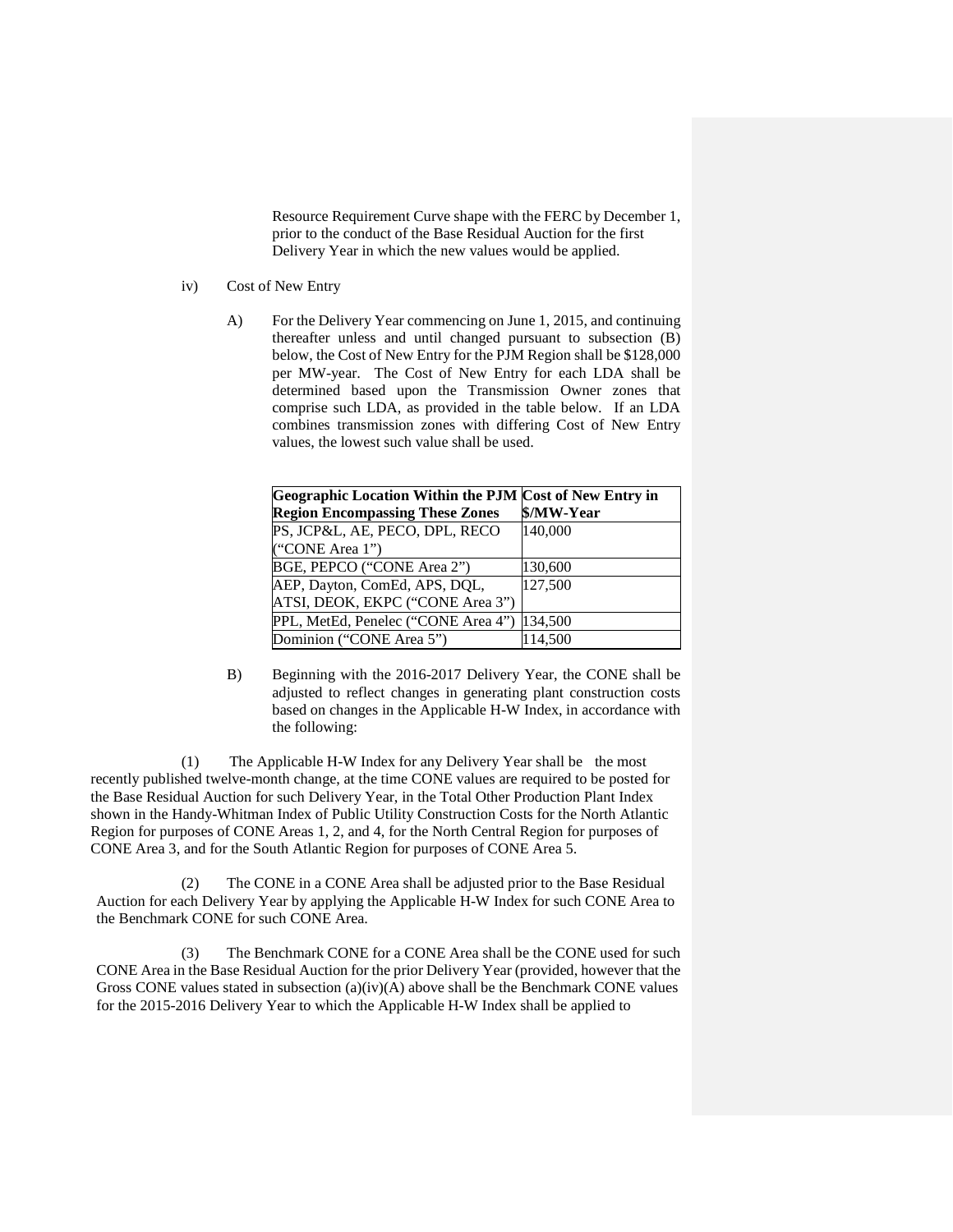determine the CONE for subsequent Delivery Years).

 (4) Notwithstanding the foregoing, CONE values for any CONE Area for any Delivery Year shall be subject to amendment pursuant to appropriate filings with FERC under the Federal Power Act, including, without limitation, any filings resulting from the process described in section  $5.10(a)(vi)(C)$  or any filing to establish new or revised CONE Areas.

- v) Net Energy and Ancillary Services Revenue Offset
	- A) The Office of the Interconnection shall determine the Net Energy and Ancillary Services Revenue Offset each year for the PJM Region as (A) the annual average of the revenues that would have been received by the Reference Resource from the PJM energy markets during a period of three consecutive calendar years preceding the time of the determination, based on (1) the heat rate and other characteristics of such Reference Resource; (2) fuel prices reported during such period at an appropriate pricing point for the PJM Region with a fuel transmission adder appropriate for such region, as set forth in the PJM Manuals, assumed variable operation and maintenance expenses for such resource of \$6.47 per MWh, and actual PJM hourly average Locational Marginal Prices recorded in the PJM Region during such period; and (3) an assumption that the Reference Resource would be dispatched for both the Day-Ahead and Real-Time Energy Markets on a Peak-Hour Dispatch basis; plus (B) ancillary service revenues of \$2,199 per MW-year.

B) The Office of the Interconnection also shall determine a Net Energy and Ancillary Service Revenue Offset each year for each sub-region of the PJM Region for which the Cost of New Entry is determined as identified above, using the same procedures and methods as set forth in the previous subsection; provided, however, that: (1) the average hourly LMPs for the Zone in which the Reference Resource was assumed to be installed for purposes of the CONE estimate (as specified in the PJM Manuals) shall be used in place of the PJM Region average hourly LMPs; (2) if such sub-region was not integrated into the PJM Region for the entire applicable period, then the offset shall be calculated using only those whole calendar years during which the sub-region was integrated; and (3) a posted fuel pricing point in such sub-region, if available, and (if such pricing point is not available) a fuel transmission adder appropriate to each assumed Cost of New Entry location from an appropriate PJM Region pricing point shall be used for each such sub-region.

Curve

vi) Process for Establishing Parameters of Variable Resource Requirement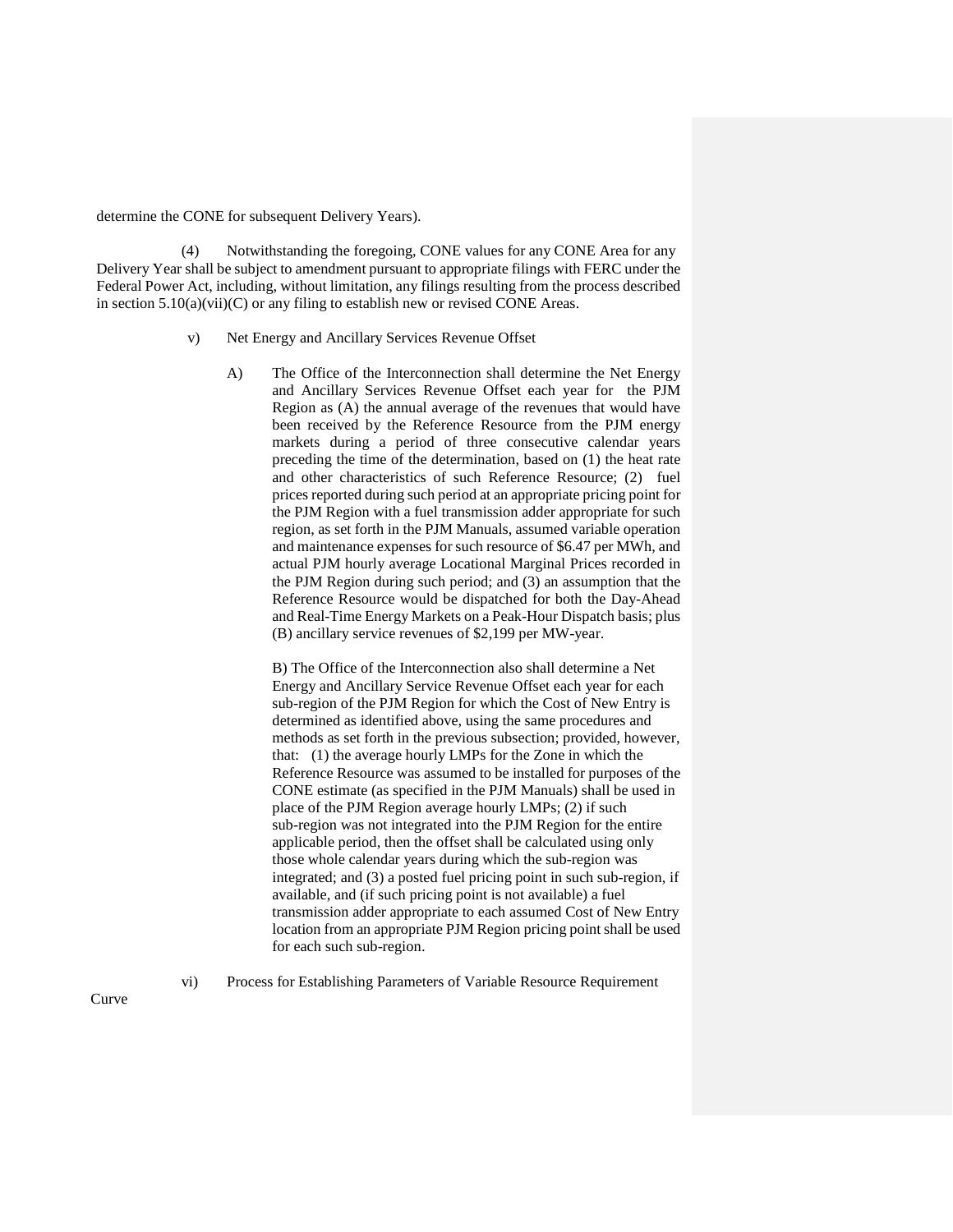- A) The parameters of the Variable Resource Requirement Curve will be established prior to the conduct of the Base Residual Auction for a Delivery Year and will be used for such Base Residual Auction.
- B) The Office of the Interconnection shall determine the PJM Region Reliability Requirement and the Locational Deliverability Area Reliability Requirement for each Locational Deliverability Area for which a Variable Resource Requirement Curve has been established for such Base Residual Auction on or before February 1, prior to the conduct of the Base Residual Auction for the first Delivery Year in which the new values will be applied, in accordance with the Reliability Assurance Agreement.
- C) Beginning with the Delivery Year that commences June 1, 2018, and continuing no later than for every fourth Delivery Year thereafter, the Office of the Interconnection shall review the calculation of the Cost of New Entry for each CONE Area.
	- 1) If the Office of the Interconnection determines that the Cost of New Entry values should be modified, the Staff of the Office of the Interconnection shall propose new Cost of New Entry values on or before July 15, prior to the conduct of the Base Residual Auction for the first Delivery Year in which the new values would be applied.
	- 2) The PJM Members shall review the proposed values.
	- 3) The PJM Members shall either vote to (i) endorse the proposed values, (ii) propose alternate values or (iii) recommend no modification, by October 31, prior to the conduct of the Base Residual Auction for the first Delivery Year in which the new values would be applied.
	- 4) The PJM Board of Managers shall consider Cost of New Entry values, and the Office of the Interconnection shall file any approved modified Cost of New Entry values with the FERC by December 1, prior to the conduct of the Base Residual Auction for the first Delivery Year in which the new values would be applied.
- D) Beginning with the Delivery Year that commences June 1, 2018, and continuing no later than for every fourth Delivery Year thereafter, the Office of the Interconnection shall review the methodology set forth in this Attachment for determining the Net Energy and Ancillary Services Revenue Offset for the PJM Region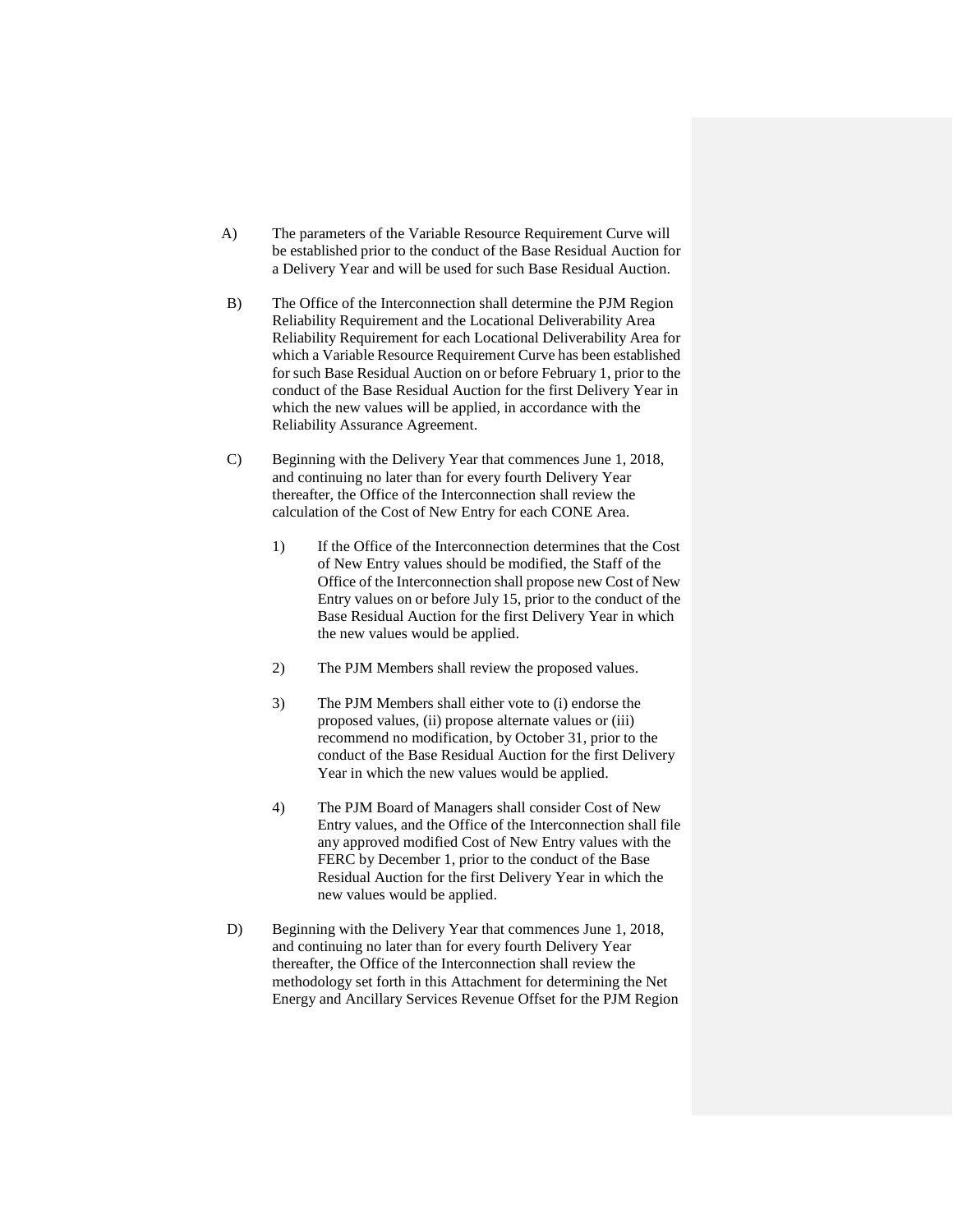and for each Zone.

- 1) If the Office of the Interconnection determines that the Net Energy and Ancillary Services Revenue Offset methodology should be modified, Staff of the Office of the Interconnection shall propose a new Net Energy and Ancillary Services Revenue Offset methodology on or before July 15, prior to the conduct of the Base Residual Auction for the first Delivery Year in which the new methodology would be applied.
- 2) The PJM Members shall review the proposed methodology.
- 3) The PJM Members shall either vote to (i) endorse the proposed methodology, (ii) propose an alternate methodology or (iii) recommend no modification, by October 31, prior to the conduct of the Base Residual Auction for the first Delivery Year in which the new methodology would be applied.
- 4) The PJM Board of Managers shall consider the Net Revenue Offset methodology, and the Office of the Interconnection shall file any approved modified Net Energy and Ancillary Services Revenue Offset values with the FERC by December 1, prior to the conduct of the Base Residual Auction for the first Delivery Year in which the new values would be applied.
- b) Locational Requirements

The Office of Interconnection shall establish locational requirements prior to the Base Residual Auction to quantify the amount of Unforced Capacity that must be committed in each Locational Deliverability Area, in accordance with the PJM Reliability Assurance Agreement.

c) Minimum Annual Resource Requirements and Constraints

Prior to the Base Residual Auction and each Incremental Auction for the each-Delivery Years, beginning with the Delivery Year that starts on-starting June 1, 2014 and ending May 31, 2017, the Office of the Interconnection shall establish the Minimum Annual Resource Requirement and the Minimum Extended Summer Resource Requirement for the PJM Region and for each Locational Deliverability Area for which the Office of the Interconnection is required under section 5.10(a) of this Attachment DD to establish a separate VRR Curve for such Delivery Year. Prior to the Base Residual Auction and Incremental Auctions for each Delivery Year beginning with the Delivery Year that commences June 1, 2017, the Office of the Interconnection shall establish the Limited Resource Constraints and the Sub-Annual Resource Constraints for the PJM Region and for each Locational Deliverability Area for which the Office of the Interconnection is

**Formatted:** Not Highlight **Formatted:** Not Highlight **Formatted:** Not Highlight